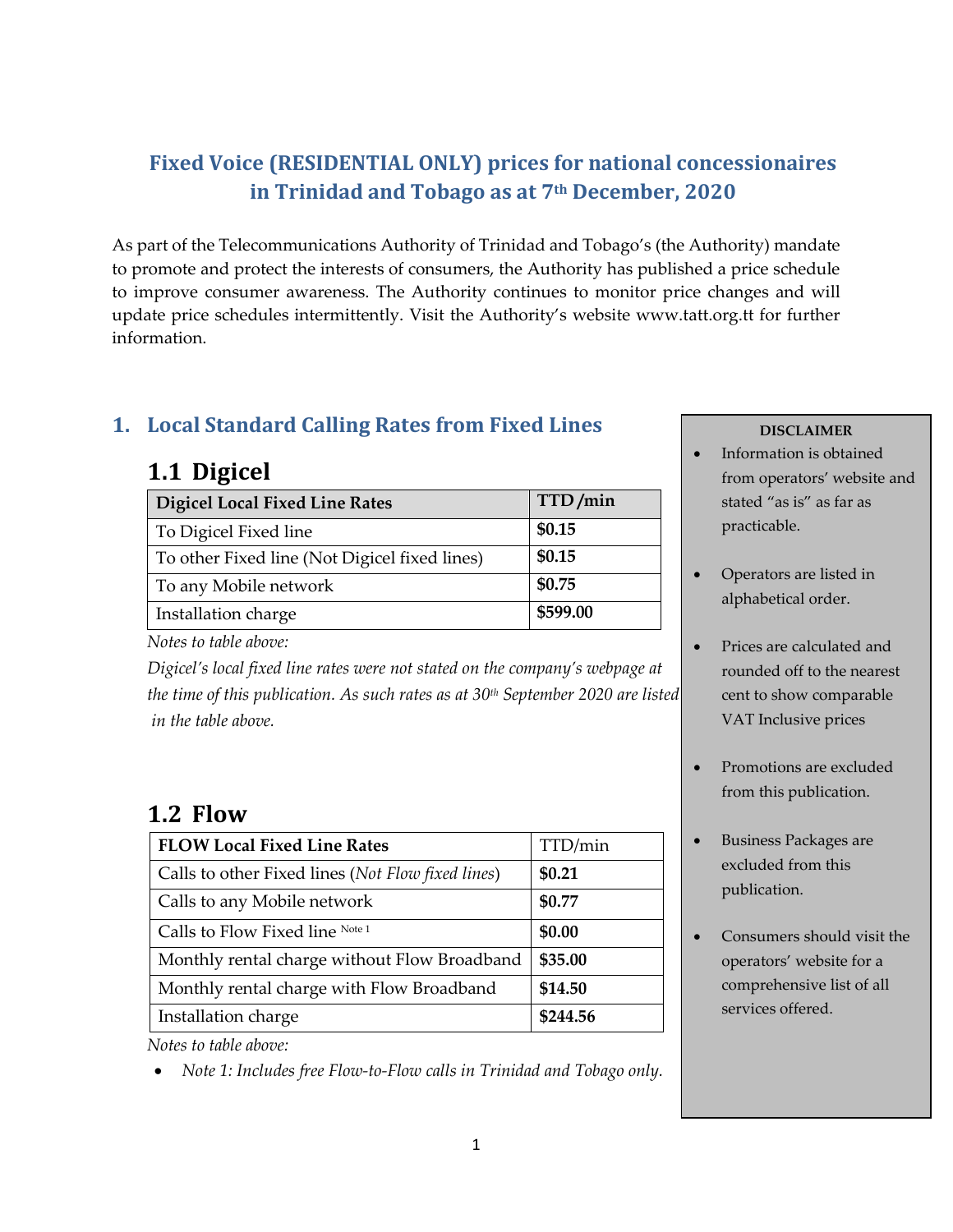## **1.3 TSTT**

| <b>TSTT Local Fixed Line Rates</b>                     |        |
|--------------------------------------------------------|--------|
| Calls to TSTT Fixed line (by Destination Codes) Note 2 |        |
| Code A                                                 | \$0.06 |
| Code B                                                 | \$0.84 |
| Code C                                                 | \$0.38 |

*Notes to table above:* 

- *Note 2 - TSTT's Code per unit (per second) was calculated to reflect per minute rates for each Code destination.*
- *TSTT's local standard calling rates from their fixed lines to other fixed lines (Not TSTT fixed lines) were not stated on the company's webpage at the time of this publication.*
- *TSTT's local standard calling rates from their fixed lines to any mobile network were not stated on the company's webpage at the time of this publication.*
- *TSTT's fixed line installation* and *monthly rental charge was not available on the company's webpage at the time of this publication.*

## **2 International Calling Rates from Fixed Lines**

# **2.1 Digicel**

| Digicel Fixed Line Calls to International Destinations | TTD/min |
|--------------------------------------------------------|---------|
| International (USA, Canada, UK landline, Digi          | \$1.00  |
| Caribbean, Venezuela & India)                          |         |
| International (Rest of the world)                      | \$2.30  |

*Notes to table above:* 

- *Digicel's fixed line rates to international destinations were not stated on the company's webpage at the time of this publication. As such rates as at 30th September 2020 are listed in the table above.*
- *Digicel's network destination (calls to an international fixed line or mobile phone) applicable to the above rates was not stated on the company's webpage at the time of this publication.*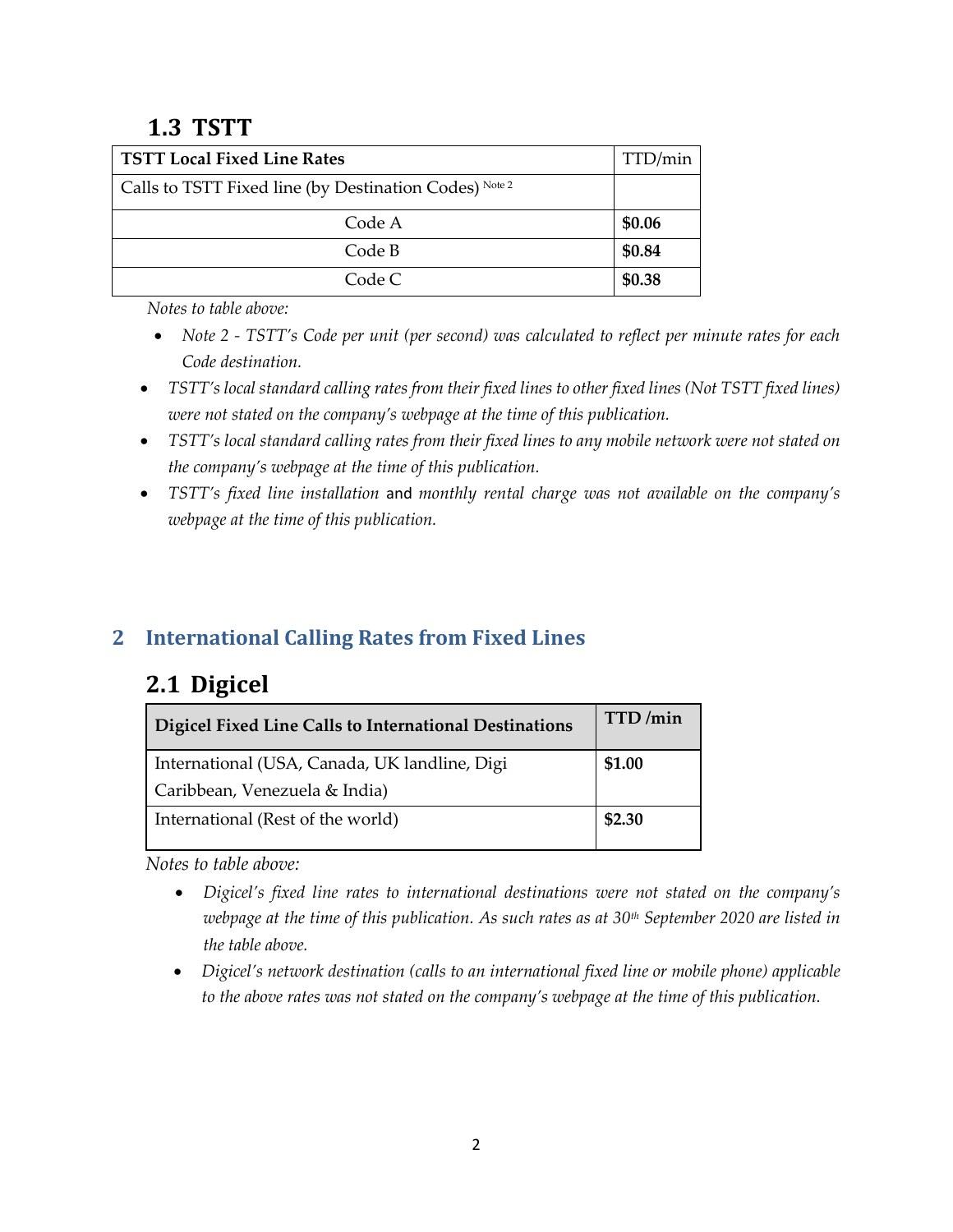## **2.2 Flow**

| FLOW Fixed Line Calls to International Fixed line | <b>Home Phone</b> | <b>Home Phone Home</b> |                  |
|---------------------------------------------------|-------------------|------------------------|------------------|
| <b>Destinations</b>                               | <b>Basic</b>      | <b>Plus</b>            | <b>Phone Max</b> |
|                                                   | TTD/min           | TTD/min                | TTD/min          |
| USA/Canada/UK landlines                           | \$0.56            | \$0.39                 | \$0.39           |
| Venezuela landline /India Mobile                  | \$1.13            | \$0.39                 | \$0.39           |
| Caribbean landlines                               | \$1.41            | \$1.41                 | \$1.41           |
| Guyana/Suriname landlines                         | \$2.25            | \$2.25                 | \$2.25           |

Note to table above:

• Please visit the operator's website for a complete list of international calling rates. <https://discoverflow.co/trinidad/home-phone/international-calling-rates-legacy-flow>

## **2.3 TSTT**

| TSTT Fixed Line Calls to International Fixed line<br><b>Destinations</b> | Weekday | Weekend |
|--------------------------------------------------------------------------|---------|---------|
| USA, Canada, UK & Ireland                                                | \$1.25  | \$0.50  |
| Caribbean, Venezuela & India                                             | \$1.50  | \$0.75  |
| Rest of the World                                                        | \$2.50  | \$1.50  |
| Other Note 3                                                             | \$6.00  | \$6.00  |
| Inmarsat – Ship to Shore                                                 | \$50.00 | \$50.00 |

*Note to table above:*

- *Note 3: Other Countries refers to Antarctica, Ascension, Christmas & Cocos Keeling Islands, Comoros, Cook Island, Cuba, Falkland Islands, Greenland, Guinea Bissau, Kiribati, Nauru Island, Niue Island, Norfolk Islands, Papua New Guinea, Sao Tome and Principe, Solomon Islands, Somalia, St Helena, Tokelau, Tuvalu, Vanuatu, Wallis and Futuna.*
- *A surcharge of \$1.00 per minute for calling a mobile network in all countries (except the USA, Canada and other countries with receiving party pays.*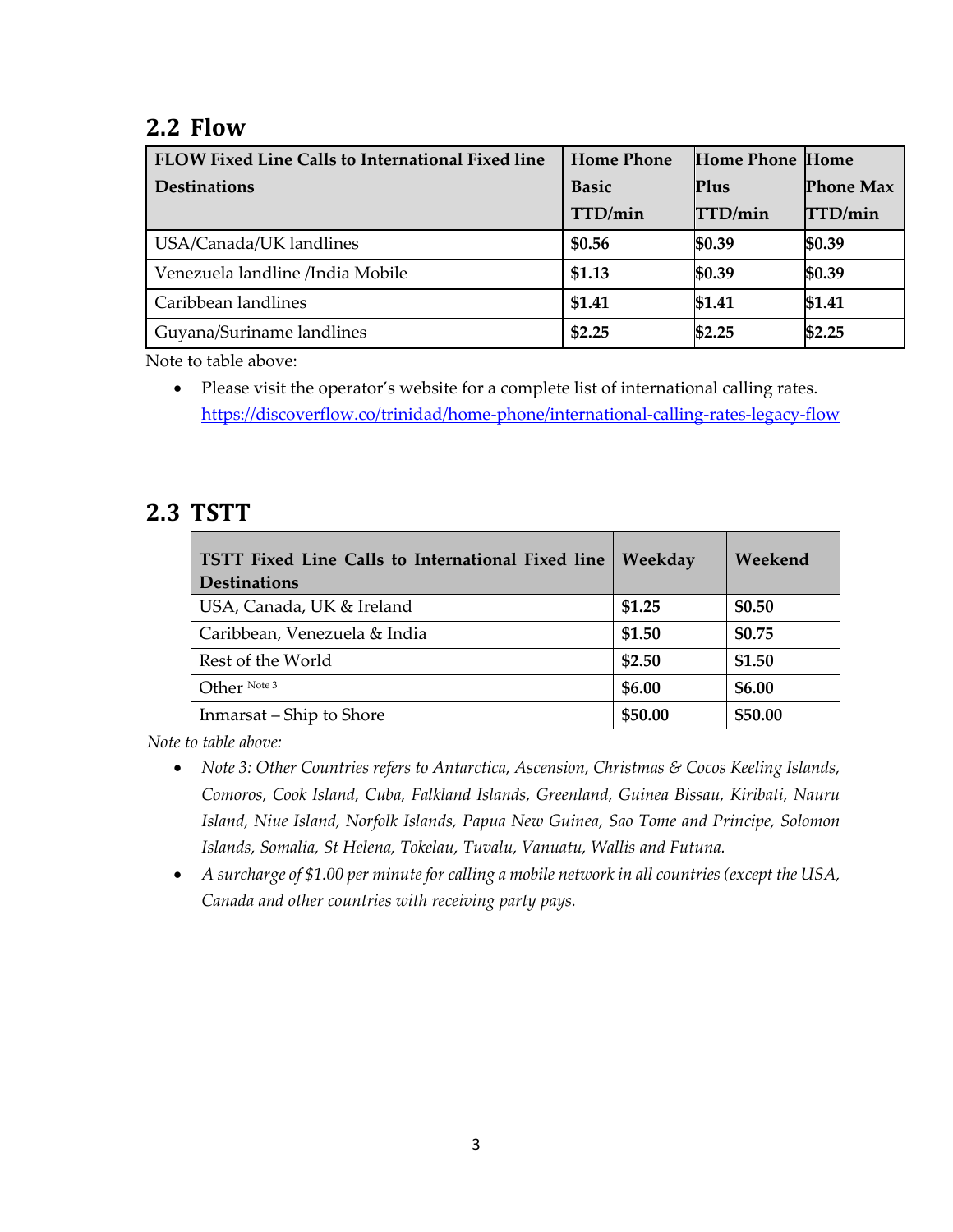#### **3 Bundled Minutes Fixed Line Packages**

# **3.1 Digicel**

| <b>Digicel Fixed line Voice</b> | Calls to other | <b>Bundled</b> | Rate/month |
|---------------------------------|----------------|----------------|------------|
| Packages                        | Digicel fixed  | <b>Minutes</b> | (TTD)      |
|                                 | lines          |                |            |
| Home & Away 500                 | Unlimited      | 500            | \$99.00    |
| Home & Away Unlimited           | Unlimited      | Unlimited      | \$149.00   |
| Installation charge (TTD)       |                |                | \$599.00   |

*Notes to table above:* 

• *Digicel's fixed line packages were not stated on the company's webpage at the time of this publication. As such rates as at 30th September 2020 are listed in the table above.*

#### **3.2 Flow**

| <b>Flow Fixed Line Voice Packages</b> | <b>Packaged Minutes</b> | Rate/Month (TTD) |
|---------------------------------------|-------------------------|------------------|
| Home phone Plus                       | $1600$ Note 4           | \$99.00          |
| Home phone Max                        | $1800$ Note 4           | \$145.00         |

*Note to Table above:*

• *Note 4: Package minutes include calls to local landlines and international calls to landlines in over 50 international destinations including USA, Canada and the UK, as well as calls to mobiles in the Continental USA and Canada.*

#### **3.3 TSTT**

| <b>TSTT Fixed Line Voice Bundle</b>        | <b>Landline to Landline</b><br>Calls to any network | Mobile minutes to<br>any network | Rate/<br>Month<br>(TTD) |
|--------------------------------------------|-----------------------------------------------------|----------------------------------|-------------------------|
| <b>Bmobile Residential Voice Package 1</b> | Unlimited                                           | N/A                              | \$100.13                |
| <b>Bmobile Residential Voice Package 2</b> | Unlimited                                           | Unlimited                        | \$196.87                |

*Note to Table above:*

• *TSTT's Smart Choice package and Smart Bundles prices were not stated on the company's webpage at the time of this publication.*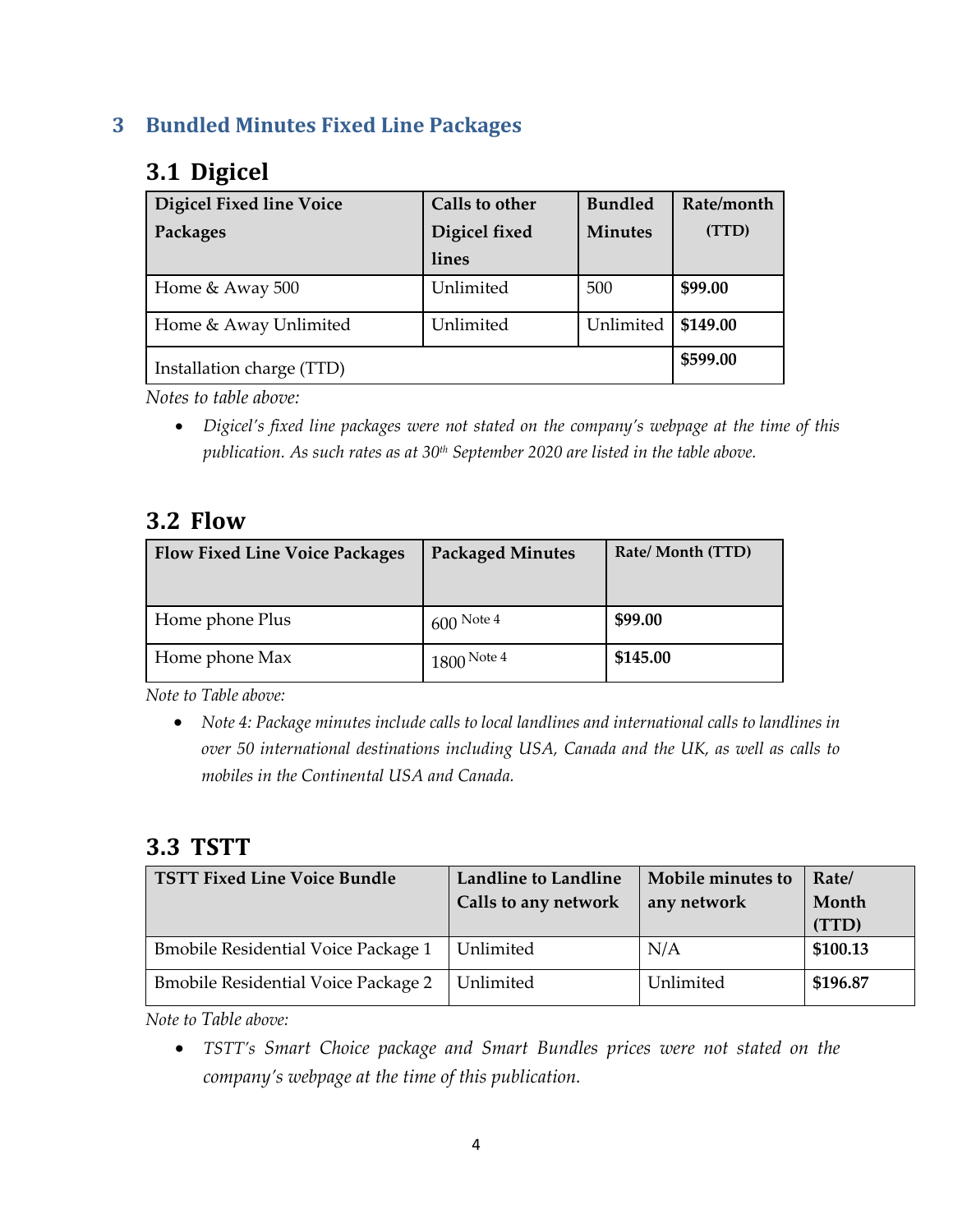#### **4 Out of Bundle Fixed line Rates and Packages**

## **4.1 Digicel**

| Out of Bundle Digicel Local Fixed Line Rates  | TTD/min |
|-----------------------------------------------|---------|
| To Digicel Fixed line                         | \$0.15  |
| To other Fixed line (Not Digicel fixed lines) | \$0.15  |
| To any Mobile network                         | \$0.75  |

*Notes to table above:* 

• *Digicel's out of bundle local fixed line rates were not stated on the company's webpage at the time of this publication. As such rates as at 30th September 2020 are listed in the table above.*

#### **4.2 Flow**

| <b>FLOW Out of Package Calls from</b> | <b>Home Phone</b>    | <b>Home Phone</b> | <b>Home Phone</b> |
|---------------------------------------|----------------------|-------------------|-------------------|
|                                       | <b>Basic TTD/min</b> | Plus TTD/min      | Max TTD/min       |
| To Local Mobile                       | \$0.77               | \$0.59            | \$0.59            |
| To Flow Fixed line                    | \$0.00               | \$0.00            | \$0.00            |
| To Other Fixed line                   | \$0.21               | \$0.15            | \$0.15            |
| Caribbean                             | \$1.41               | \$1.41            | \$1.41            |
| USA/Canada/UK                         | \$0.57               | \$0.39            | \$0.39            |
| Venezuela/India                       | \$1.13               | \$0.39            | \$0.39            |
| Hong Kong/Singapore/China/Japan       | \$1.69               | \$0.39            | \$0.39            |
| Guyana/Suriname                       | \$2.25               | \$2.25            | \$2.25            |
| Rest of the World calls starts from   | \$3.38               | \$3.38            | \$3.38            |

| <b>FLOW Home Phone Add On packages</b> |                   |                               |  |
|----------------------------------------|-------------------|-------------------------------|--|
| <b>Calling destinations</b>            | Number of minutes | <b>Optional Package Price</b> |  |
| USA, Canada Note 5                     | 50 minutes        | \$14.99                       |  |
| UK, Venezuela &                        | 100 minutes       | \$19.99                       |  |
| India Note 6                           | 200 minutes       | \$34.99                       |  |
| Local Landline                         | 100 minutes       | \$25.00                       |  |
| Local Mobile                           | 100 minutes       | \$55.00                       |  |

*Notes to table above*

• *Customers must subscribe to Home Phone Basic, Home Phone Plus or Home Phone Max to be able to subscribe to an Add-On package. Note <sup>5</sup> : Calls to landlines and mobile. Note <sup>6</sup> : Calls to landlines only.*